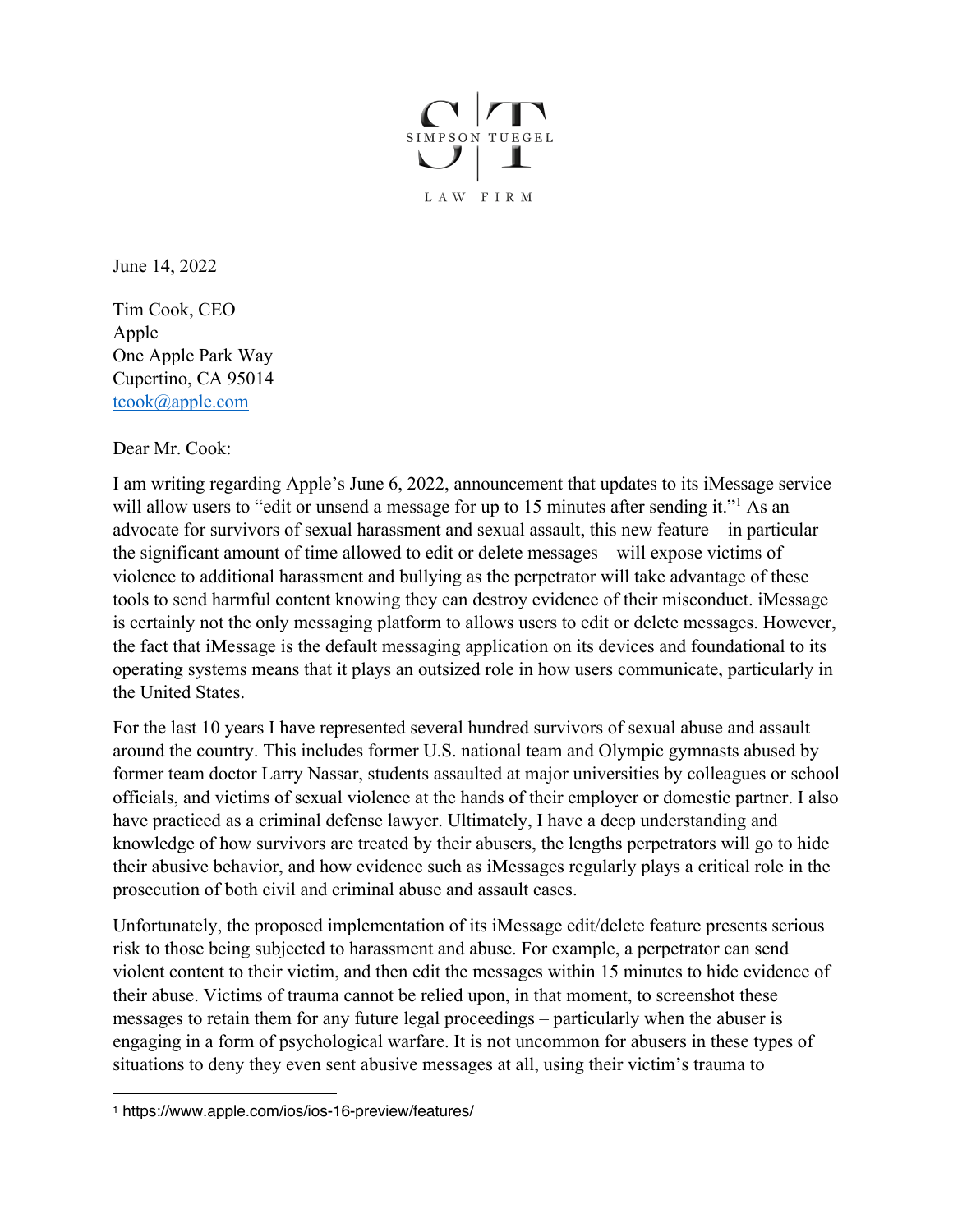

"gaslight" them into no longer believing they have been victimized. This new iMessage feature provides a tool for perpetrators of harassment and violence to engage in this sordid behavior.

Before these new iMessage features are rolled out widely, Apple should take this time to engage with the survivor advocates community to develop solutions that can address these significant concerns. There are four immediate ways Apple can help ameliorate the harm that could be caused by these edit and delete features:

1. **Decrease the window of time a user can edit/delete from 15 minutes to 2 minutes.** The most common use of the edit/delete feature will likely involve unclear messages and typos. A sender of such a message, in most situations, will immediately realize the error and can then take advantage of the edit/delete function in real-time. It is unlikely that a sender *15 minutes later* will only realize their mistake and then decide to use this new tool.

Someone using iMessage for bullying and harassment will face much greater risk if they know their messages become "permanent" after two minutes. First, there is a lesser likelihood the message recipient will see the transmission in two minutes versus 15 – meaning the perpetrator will need to weigh inflicting harm on their victim versus destroying the evidence before a two-minute clock expires. Second, that shorter window of time can insert doubt into a perpetrator's mind that they will be able to delete all harassing messages before time expires. Third, it is not uncommon for an abuser to send threatening messages in the "heat of the moment" that could subside several minutes later. A shorter two-minute window increases the chances these messages are preserved.

- 2. **Provide the recipient a notification that a message has been edited or deleted.** The demo of this new feature did not make clear whether the recipient is notified that a message they previously received is edited or deleted. Such a notification is essential to help survivors and their advocates build a timeline of communication and help support the belief that harassment or bullying is taking place even if the contents of the original messages are no longer available.
- 3. **Allow iMessage users to opt out of the edit/delete feature.** iMessage users should not be forced to be subjected to the edit/delete feature. Apple currently allows users to opt out of "read receipts"; when on, a sender is notified when a recipient has read a message. Apple can similarly ask users if they want any messages they receive to be deleted or edited by the sender. If the user opts out, then they would also not be allowed to edit or delete any messages they send.